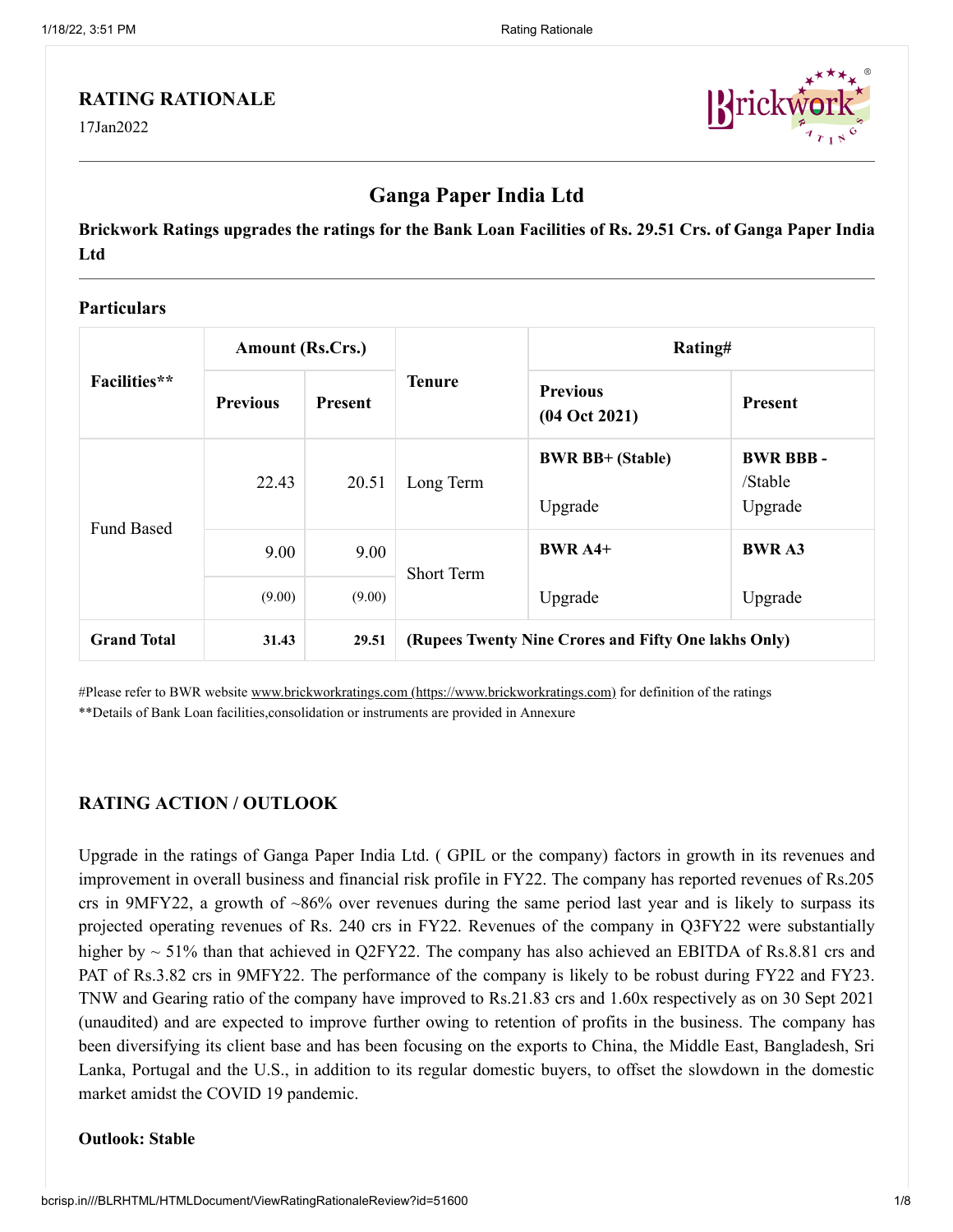BWR believes the Ganga Paper India Ltd. 's business risk profile will be maintained over the medium term. The 'Stable' outlook indicates a low likelihood of rating change over the medium term.

## **KEY RATING DRIVERS**

#### **Credit Strengths:**

#### **Growth in Revenues :**

Revenues of the company have been growing at a CAGR of 21% during previous four years (FY17 to FY21) and have improved to Rs.177 crs in FY21. Major growth occurred in FY21, when revenues grew by 26% to Rs.177 crs from Rs.140 crs in FY20. During 9MFY22, the company has reported revenues of Rs.205 crs with 86% growth over revenues during the same period last year. On a sequential basis, the revenues of the company have improved by almost 51% during Q3FY22 as compared to Q2FY22. Thus, the company is expected to comfortably achieve the projected revenues during FY22 and FY23.

#### **Improvement in Profit margins :**

Operating and net profits of the company have been growing at a CAGR of 23% and 24% respectively during previous four years (FY17 to FY21). Although operating margin has remained at an average of 4.61% during FY17 to FY21, net profit margin has improved to 2.33% in FY21 from 1.24% in FY19 and 1.33% in FY20.

#### **Improvement in Gearing :**

Overall gearing of the company as indicated by Total Debt/TNW and TOL/TNW has improved from 2.82x and 3.45x respectively in FY19 to 2.51x and 3.33x respectively in FY20 and further to 2.04x and 3.18x respectively in FY21 owing to improvement in net worth position of the company. Gearing ratio is further expected to improve along the projected lines during FY22 and FY23.

#### **Improvement in Debt Coverage :**

Debt coverage indicators DSCR and ISCR have improved from 0.95x and 2.07x respectively in FY20 to 1.88x and 3.53x respectively in FY21 owing to improvement in profits of the company whereas borrowing expenses and debt obligations have either declined or remained stable.

#### **Net Debt/EBITDA :**

The ratio has shown considerable improvement from 8.25x in FY18 to 4.79x in FY20 and further to 3.73x in FY21. The ratio is expected to improve further by FY23.

#### **Diversification of client base: :**

The company has been selling its products primarily in the domestic markets to buyers located in Maharashtra, Gujarat and Madhya Pradesh. However, for the past 18 months, the company has been focusing on the overseas markets to offset the slowdown in the domestic markets amidst the COVID 19 pandemic. During FY21 and FY22, the company focused on improved demand for pulp and paper from China which has contributed to approx. 60% of the total exports. Besides this, the company has ventured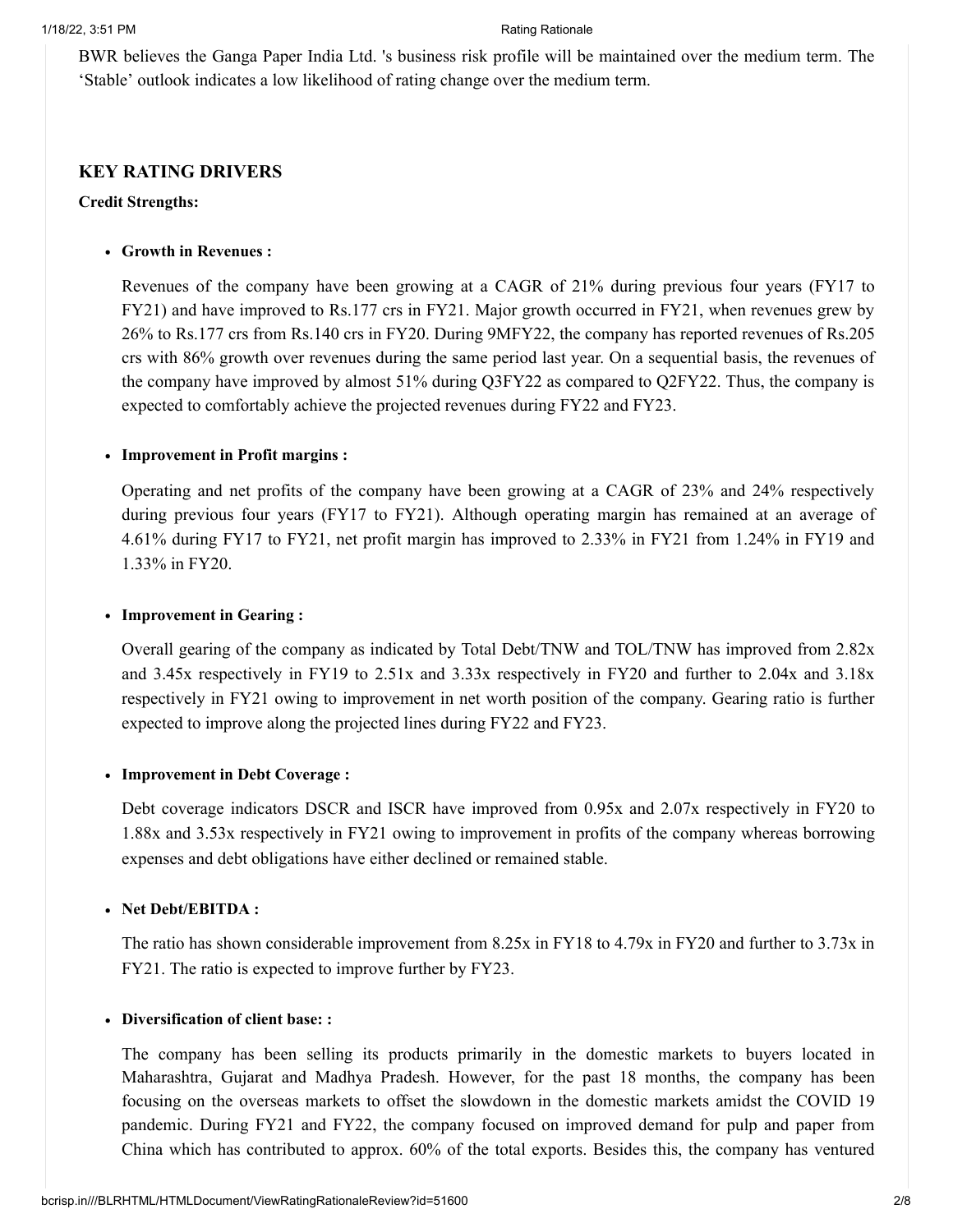into exports to the Middle East, Bangladesh, Sri Lanka, Portugal and the U.S. Total exports have improved from Rs.10 crs in FY20 to Rs.70 crs in FY21 which have offset the decline in domestic demand for its products. During FY21, exports have contributed approx. 40% of the total annual revenues.

### **Credit Risks:**

#### **High competition and fragmentation :**

Due to lower entry barriers by limited capital and technological requirements, small gestation period and easy availability of raw material, the paper industry is characterized by high fragmentation and intensive competition with presence of large number of small and medium players reducing bargaining power with buyers and increasing competition in pricing of finished goods. Further, environmental concerns play a major role in shaping up regulations that have a sizable bearing on the business operations of the industry players.

#### **Forex Risks :**

Inward remittances on account of exports are not hedged by forward cover. Thus, the exports are exposed to counterparty default and forex risks.

#### **Other risks: :**

Absence of long contracts for sourcing raw material exposes the business to fluctuations in prices of raw material thereby affecting profitability. Substitution of Kraft paper by polyfilms in the packaging industry is the other business risk.

#### **Customer Concentration risk :**

The company is exposed to customer concentration risks as almost 60% of the annual sales are derived from top five customers in FY21.

## **ANALYTICAL APPROACH - Standalone**

For arriving at its ratings, BWR has applied its rating methodology on a standalone basis as detailed in the Rating Criteria detailed below

## **RATING SENSITIVITIES**

**Upward**: Substantial improvements in gearing and debt coverage ratios with improvement in revenues and profit margins would support upward rating action.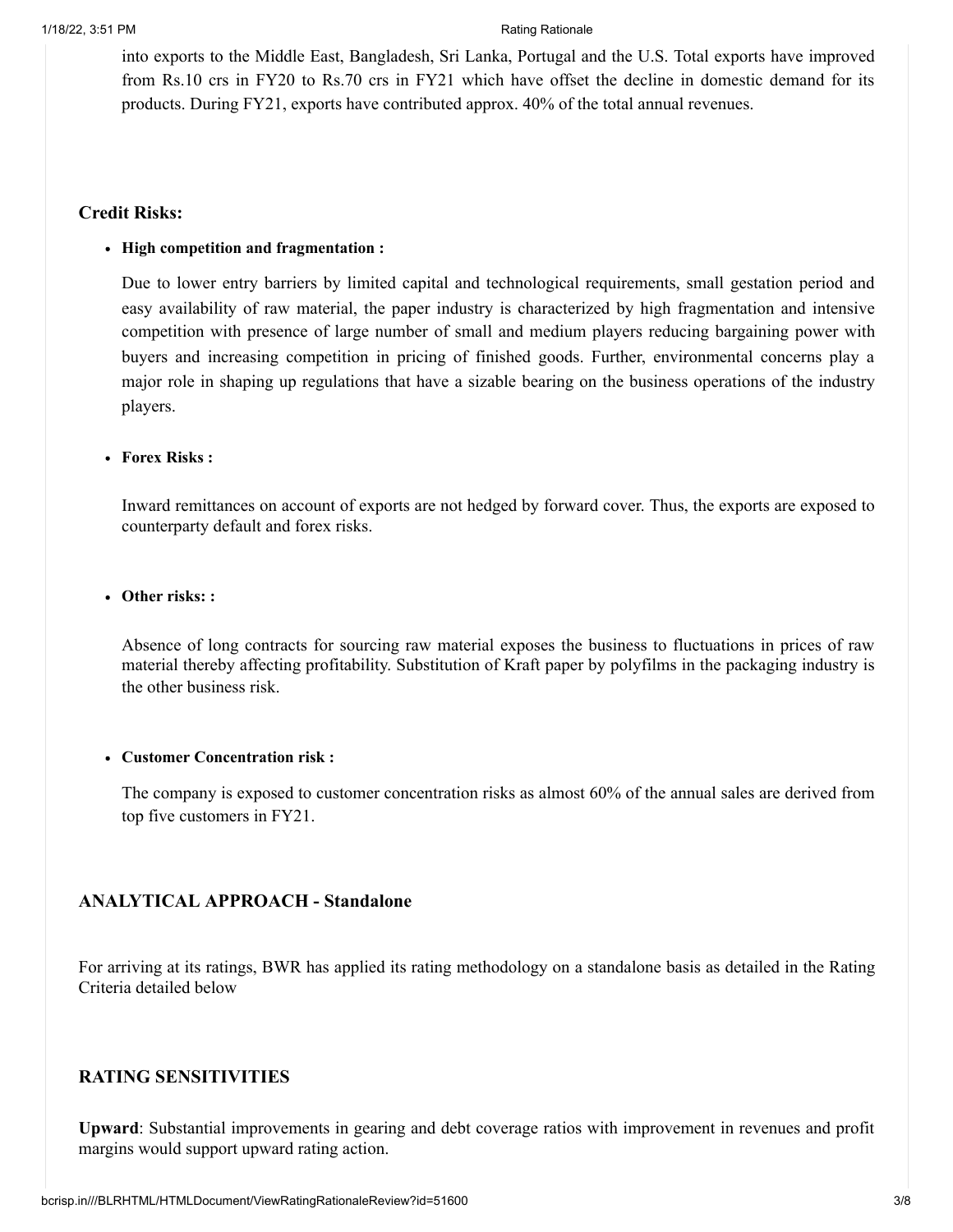**Downward**: Decline in revenues, operating margins, gearing ratios, debt coverage indicators and overall liquidity in the company would attract downward rating action.

## **LIQUIDITY INDICATORS - Adequate**

Liquidity in the company is adequate as indicated by cash accruals, NWC, WC utilisation levels and working capital cycle. During FY21, the company has generated cash accruals of Rs.6.26 crs against term debt obligations of Rs.2.20 crs. NWC of the company has improved from Rs.1.71 crs as on 31 March 2020 to Rs.10.38 crs as on 31 March 2021. Average utilisation of sanctioned working capital facilities has been around 70% for the entire FY21. Cash conversion cycle of the company has remained stable at an average of 29 days during previous three years (FY19 to FY21). During FY21, the company availed 6M moratorium on loan repayments and has also availed COVID emergency funding of Rs.4.55 crs to meet liquidity mismatches. During FY22, the company has availed COVID emergency funding of Rs.4.95 crs to meet business requirements. Going forward, the company is expected to generate adequate cash accruals to meet debt obligations. NWC of the company is also expected to improve during FY22 and FY23.

## **ABOUT THE ENTITY**

Ganga Paper India Ltd., incorporated in March 1985 with its current registered office at 241, vill. Bebedohal, Tal. Maval, Pune, Maharashtra, is engaged in manufacturing of kraft paper and newsprint paper. Mr. Ramesh Chaudhary and Mr. Sharwan Kumar Kanoria are the promoters of the company.

| <b>Key Parameters</b>         | <b>Units</b> | FY 20-21<br>(Audited) | <b>FY 19-20</b><br>(Audited) |
|-------------------------------|--------------|-----------------------|------------------------------|
| <b>Operating Revenue</b>      | Rs.Crs.      | 177.18                | 139.71                       |
| <b>EBITDA</b>                 | Rs.Crs.      | 8.60                  | 6.94                         |
| PAT                           | Rs.Crs.      | 4.13                  | 1.86                         |
| Tangible Net Worth            | Rs.Crs.      | 19.02                 | 14.89                        |
| Total Debt/Tangible Net Worth | Times        | 2.04                  | 2.51                         |
| <b>Current Ratio</b>          | Times        | 1.23                  | 1.05                         |

## **KEY FINANCIAL INDICATORS (Standalone)**

# **KEY COVENANTS OF THE FACILITY RATED**

The terms of sanction include standard covenants normally stipulated for such facilities.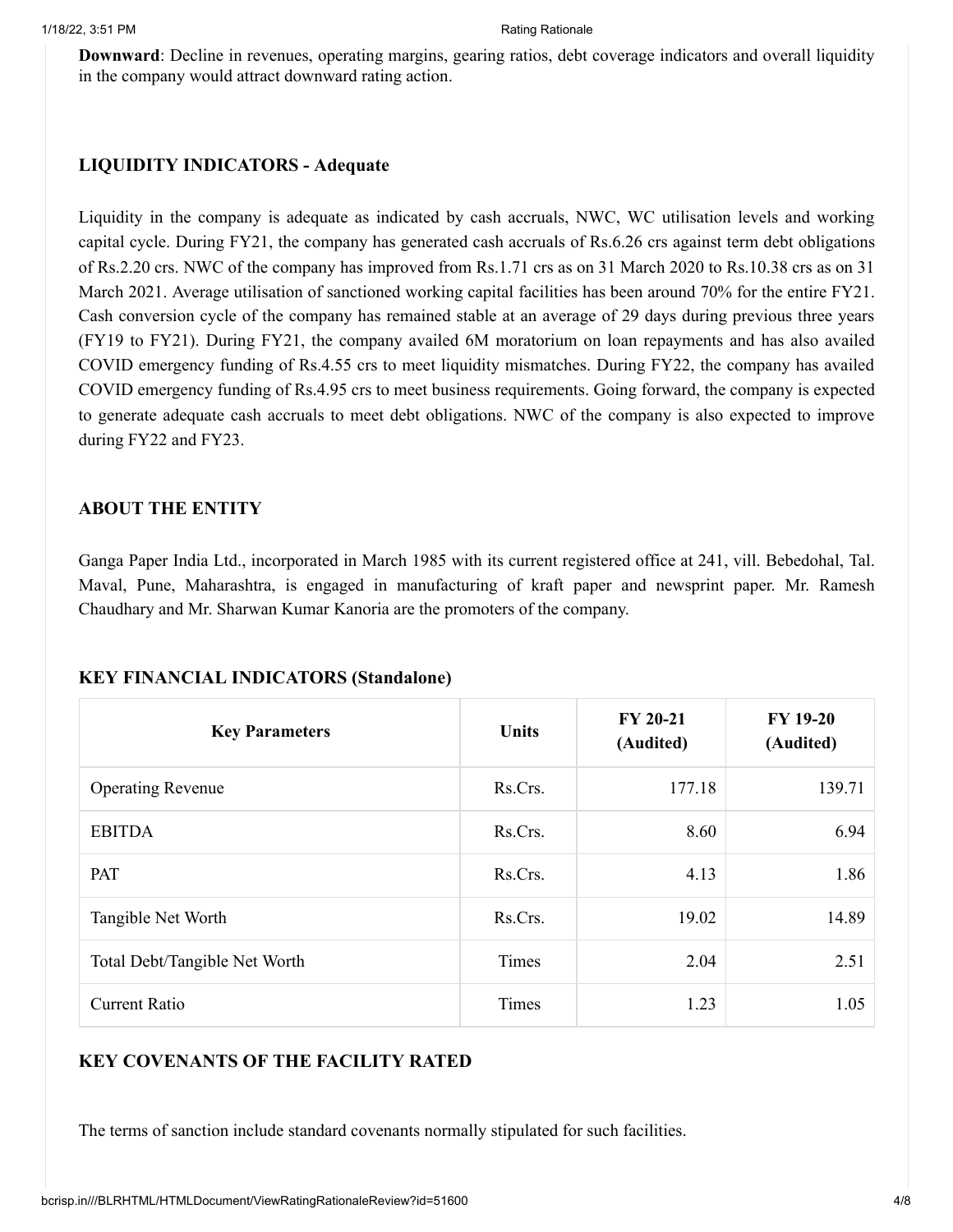## **NON-COOPERATION WITH PREVIOUS CREDIT RATING AGENCY**

Existing ratings with CRISIL are under Issuer non Cooperation.

#### **ANY OTHER INFORMATION**

NIL.

## **RATING HISTORY FOR THE PREVIOUS THREE YEARS (including withdrawal and suspended)**

| <b>Facilities</b>           |               | <b>Current Rating (2022)</b> |                                           |           | 2022 (History) |                                                      | 2021                                       | 2020      |                                                  |           | 2019                                   |
|-----------------------------|---------------|------------------------------|-------------------------------------------|-----------|----------------|------------------------------------------------------|--------------------------------------------|-----------|--------------------------------------------------|-----------|----------------------------------------|
| Type                        | <b>Tenure</b> | Amount<br>(Rs.Crs.)          | Rating                                    | Date      | Rating         | Date                                                 | Rating                                     | Date      | Rating                                           | Date      | Rating                                 |
| Fund<br>Based               | <b>LT</b>     | 20.51                        | <b>BWR</b><br>BBB-/Sta<br>ble<br>(Upgrade | <b>NA</b> | <b>NA</b>      | 04Oct2021                                            | <b>BWR</b><br>BB+<br>(Stable)<br>(Upgrade) | 17Sep2020 | <b>BWR BB</b><br>(Stable)<br>(Reaffirm<br>ation) | 16Aug2019 | <b>BWR BB</b><br>(Stable)<br>(Upgrade) |
| Fund<br>Based               | <b>ST</b>     | 9.00                         | BWR A3<br>(Upgrade                        | <b>NA</b> | <b>NA</b>      | 04Oct2021                                            | BWR A4+<br>(Upgrade)                       | 17Sep2020 | BWR A4<br>(Assignm<br>ent)                       | <b>NA</b> | <b>NA</b>                              |
| <b>FB</b><br>SubLimit       | <b>ST</b>     | (9.00)                       | BWR A3<br>(Upgrade                        | <b>NA</b> | <b>NA</b>      | <b>NA</b>                                            | <b>NA</b>                                  | <b>NA</b> | <b>NA</b>                                        | <b>NA</b> | <b>NA</b>                              |
| <b>Grand Total</b><br>29.51 |               |                              |                                           |           |                | (Rupees Twenty Nine Crores and Fifty One lakhs Only) |                                            |           |                                                  |           |                                        |

## **COMPLEXITY LEVELS OF THE INSTRUMENTS - Simple**

BWR complexity levels are meant for educating investors. The BWR complexity levels are available at [www.brickworkratings.com / download / ComplexityLevels.pdf](https://www.brickworkratings.com/download/ComplexityLevels.pdf) (https://www.brickworkratings.com/download/ComplexityLevels.pdf). Investors queries can be sent to [info@brickworkratings.com \(mailto:info@brickworkratings.com\)](mailto:info@brickworkratings.com).

#### **Hyperlink/Reference to applicable Criteria**

- [General Criteria \(https://www.brickworkratings.com/download/Criteria-GeneralCriteria.pdf\)](https://www.brickworkratings.com/download/Criteria-GeneralCriteria.pdf)
- [Approach to Financial Ratios \(https://www.brickworkratings.com/download/Criteria-FinancialRatios.pdf\)](https://www.brickworkratings.com/download/Criteria-FinancialRatios.pdf)
- [Short Term Debt \(https://www.brickworkratings.com/download/Criteria-ShortTermDebt.pdf\)](https://www.brickworkratings.com/download/Criteria-ShortTermDebt.pdf)
- [Manufacturing Companies \(https://www.brickworkratings.com/download/Criteria\\_ManufacturingCompanies.pdf\)](https://www.brickworkratings.com/download/Criteria_ManufacturingCompanies.pdf)

#### **Analytical Contacts**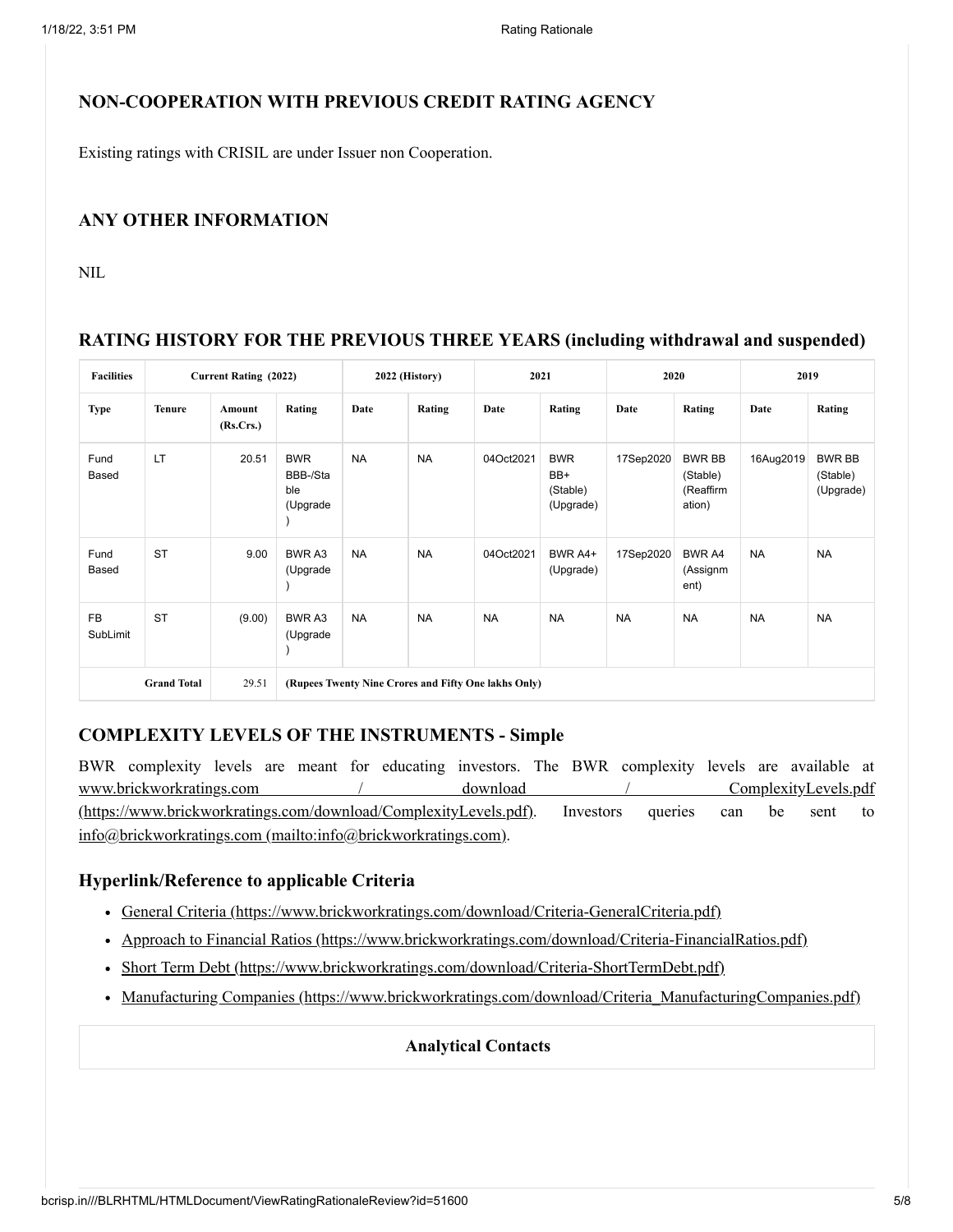| <b>Analytical Contacts</b>              |                                            |  |  |  |  |
|-----------------------------------------|--------------------------------------------|--|--|--|--|
| Saurabh Agarwal                         | <b>Ashwini Mital</b>                       |  |  |  |  |
| <b>Assistant Manager - Ratings</b>      | Director - Ratings                         |  |  |  |  |
| Board: +91 11 2341 2232                 | Board: +91 172 5032 295 / 6                |  |  |  |  |
| saurabh.a@brickworkratings.com          | ashwinimital@brickworkratings.com          |  |  |  |  |
| (mailto:saurabh.a@brickworkratings.com) | (mailto:ashwinimital@brickworkratings.com) |  |  |  |  |

# **1-860-425-2742 | [media@brickworkratings.com \(mailto:media@brickworkratings.com\)](mailto:media@brickworkratings.com)**

# **Ganga Paper India Ltd ANNEXURE-I**

## **Details of Bank Facilities rated by BWR**

| SL.No.                                                 | Name of the<br><b>Bank/Lender</b>                 | <b>Type Of Facilities</b>                                         | Long<br>Term(Rs.Crs.) | <b>Short</b><br>Term(Rs.Crs.) | Total(Rs.Crs.) |
|--------------------------------------------------------|---------------------------------------------------|-------------------------------------------------------------------|-----------------------|-------------------------------|----------------|
| $\mathbf{1}$                                           | Punjab National<br>Bank                           | Term Loan-Sanctioned                                              | 7.13                  |                               | 7.13           |
| $\overline{2}$                                         | Punjab National<br>Bank                           | Cash Credit-Sanctioned                                            | 9.00                  |                               | 9.00           |
| 3                                                      | Punjab National<br>Bank                           | PC/FBP-Sanctioned                                                 |                       | 9.00                          |                |
|                                                        |                                                   | Sub-Limit<br>(FOBP/FOUBP/FABC) -<br>Sanctioned                    |                       | (9.00)                        | 9.00           |
| $\overline{4}$                                         | Punjab National<br>Bank                           | Gold Card-Sanctioned                                              | 1.80                  |                               | 1.80           |
| 5                                                      | Punjab National<br><b>CECL-Sanctioned</b><br>Bank |                                                                   | 0.29                  |                               | 0.29           |
| Punjab National<br><b>GECL-Sanctioned</b><br>6<br>Bank |                                                   | 2.29                                                              |                       | 2.29                          |                |
| <b>Total</b>                                           |                                                   |                                                                   | 20.51                 | 9.00                          | 29.51          |
|                                                        |                                                   | <b>TOTAL (Rupees Twenty Nine Crores and Fifty One lakhs Only)</b> |                       |                               |                |
|                                                        |                                                   |                                                                   |                       |                               |                |

# **ANNEXURE-II**

### INSTRUMENT DETAILS

|  |  |  |  | Instrument   Issue Date   Amount (Rs.Crs)   Coupon Rate (%)   Maturity Date   ISIN Particulars |  |  |  |
|--|--|--|--|------------------------------------------------------------------------------------------------|--|--|--|
|--|--|--|--|------------------------------------------------------------------------------------------------|--|--|--|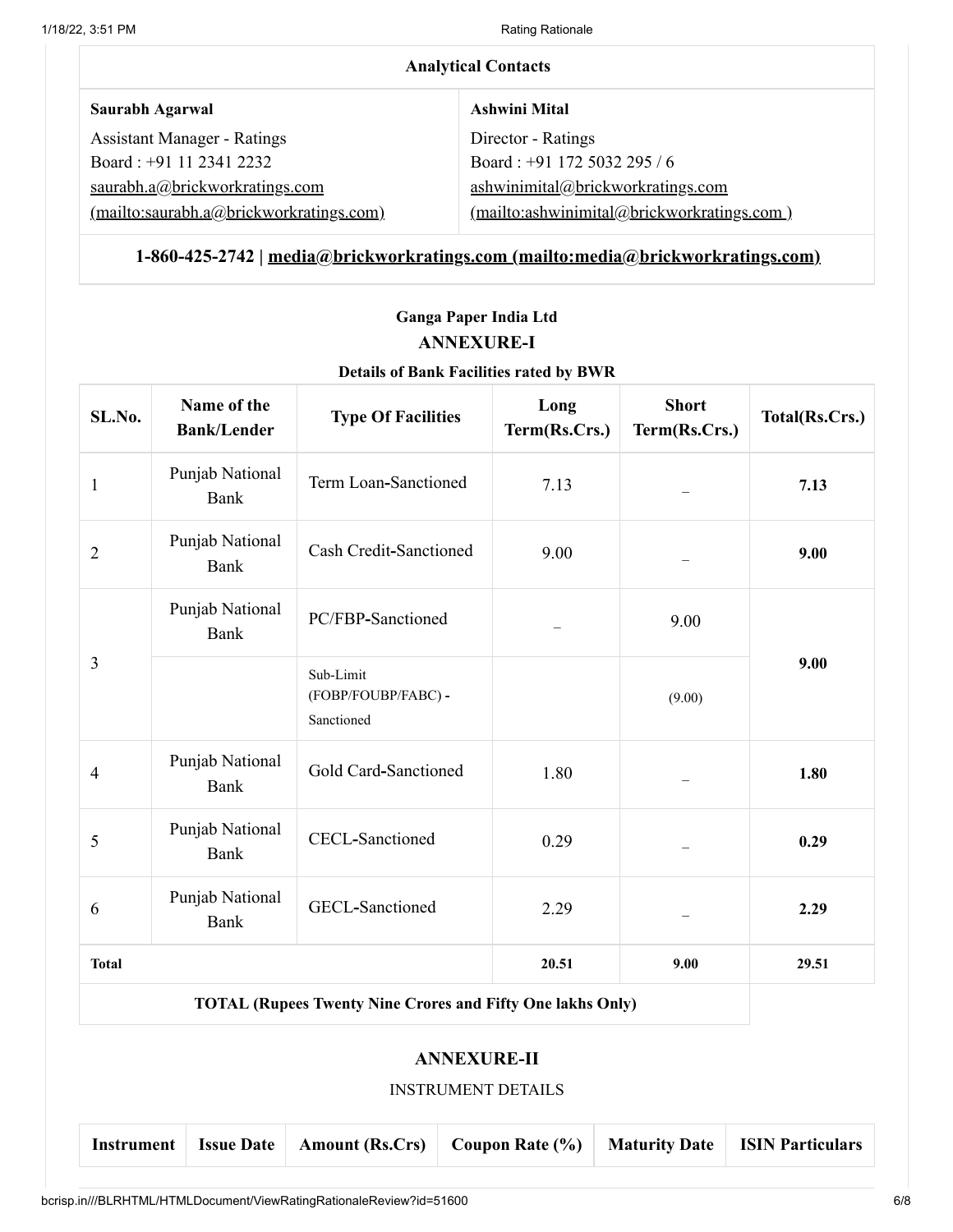|     |  | Instrument   Issue Date   Amount (Rs.Crs)   Coupon Rate (%)   Maturity Date   ISIN Particulars |  |
|-----|--|------------------------------------------------------------------------------------------------|--|
| N.A |  |                                                                                                |  |

#### **ANNEXURE-III**

#### List of entities consolidated

| <b>Name of Entity</b> | % Ownership | <b>Extent of consolidation</b> | <b>Rationale for consolidation</b> |
|-----------------------|-------------|--------------------------------|------------------------------------|
| <b>NIL</b>            |             |                                |                                    |

## **Print and Digital Media**

The Rating Rationale is sent to you for the sole purpose of dissemination through your print, digital or electronic media. While it may be used by you acknowledging credit to BWR, please do not change the wordings in the rationale to avoid conveying a meaning different from what was intended by BWR. BWR alone has the sole right of sharing (both direct and indirect) its rationales for consideration or otherwise through any print or electronic or digital media.

### **About Brickwork Ratings**

Brickwork Ratings (BWR), a Securities and Exchange Board of India [SEBI] registered Credit Rating Agency and accredited by Reserve Bank of India [RBI], offers credit ratings of Bank Loan, Non- convertible / convertible / partially convertible debentures and other capital market instruments and bonds, Commercial Paper, perpetual bonds, asset-backed and mortgage-backed securities, partial guarantees and other structured / credit enhanced debt instruments, Security Receipts, Securitization Products, Municipal Bonds, etc. BWR has rated over 11,400 medium and large corporates and financial institutions' instruments. BWR has also rated NGOs, Educational Institutions, Hospitals, Real Estate Developers, Urban Local Bodies and Municipal Corporations. BWR has Canara Bank, a leading public sector bank, as one of the promoters and strategic partner. BWR has its corporate office in Bengaluru and a country-wide presence with its offices in Ahmedabad, Chandigarh, Chennai, Hyderabad, Kolkata, Mumbai and New Delhi along with representatives in 150+ locations.

#### **Disclaimer**

Brickwork Ratings India Pvt. Ltd. (BWR), a Securities and Exchange Board of India [SEBI] registered Credit Rating Agency and accredited by the Reserve Bank of India [RBI], offers credit ratings of Bank Loan facilities, Non- convertible / convertible / partially convertible debentures and other capital market instruments and bonds, Commercial Paper, perpetual bonds, asset-backed and mortgage-backed securities, partial guarantees and other structured / credit enhanced debt instruments, Security Receipts, Securitization Products, Municipal Bonds, etc. [ hereafter referred to as "Instruments"]. BWR also rates NGOs, Educational Institutions, Hospitals, Real Estate Developers, Urban Local Bodies and Municipal Corporations.

BWR wishes to inform all persons who may come across Rating Rationales and Rating Reports provided by BWR that the ratings assigned by BWR are based on information obtained from the issuer of the instrument and other reliable sources, which in BWR's best judgment are considered reliable. The Rating Rationale / Rating Report & other rating communications are intended for the jurisdiction of India only. The reports should not be the sole or primary basis for any investment decision within the meaning of any law or regulation (including the laws and regulations applicable in Europe and also the USA).

BWR also wishes to inform that access or use of the said documents does not create a client relationship between the user and BWR.

The ratings assigned by BWR are only an expression of BWR's opinion on the entity / instrument and should not in any manner be construed as being a recommendation to either, purchase, hold or sell the instrument.

BWR also wishes to abundantly clarify that these ratings are not to be considered as an investment advice in any jurisdiction nor are they to be used as a basis for or as an alternative to independent financial advice and judgment obtained from the user's financial advisors. BWR